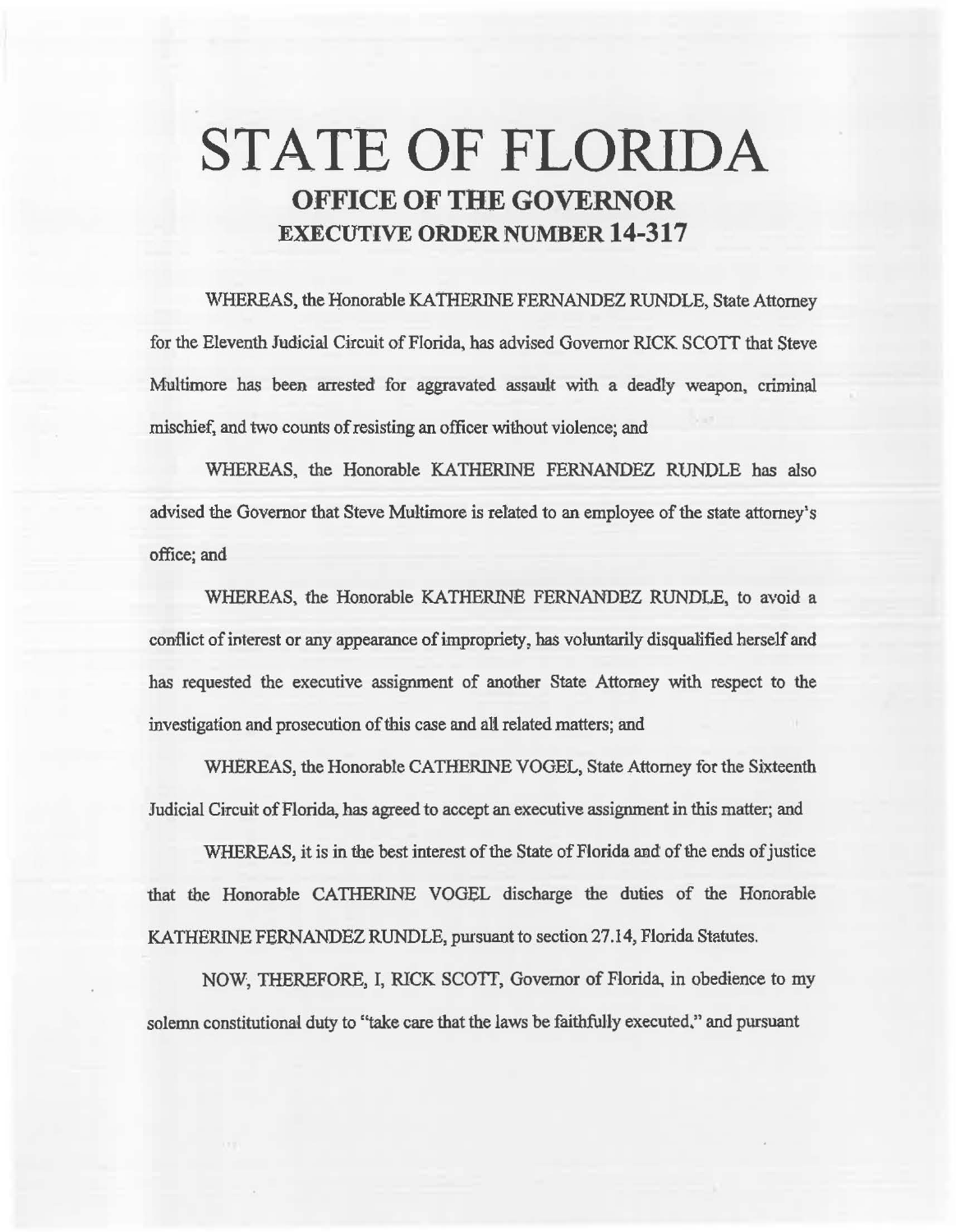to the Constitution and laws of the State of Florida, issue the following Executive Order, effective immediately:

## Section 1.

The Honorable CATHERINE VOGEL, State Attorney for the Sixteenth Judicial Circuit of Florida, referred to as the "Assigned State Attorney/' is assigned to discharge the duties of the Honorable KATHERINE FERNANDEZ RUNDLE, State Attorney for the Eleventh Judicial Circuit of Florida, as they relate to the investigation, prosecution and al'l matters related to Steve Multimore.

### Section 2.

The Assigned State Attorney or one or more Assistant State Attorneys and Investigators, who have been designated by the Assigned State Attorney, shall proceed immediately to the Eleventh Judicial Circuit of Florida, and are vested with the authority to perform the duties prescribed herein.

# Section 3.

AU residents of the Eleventh Judicial Circuit are requested, and all public officials are directed, to cooperate and render whatever assistance is necessary to the Assigned State Attorney, so that justice may be served.

#### Section 4.

The period of this Executive Assignment shall be for one (1) year, to and including December 19, 2015.